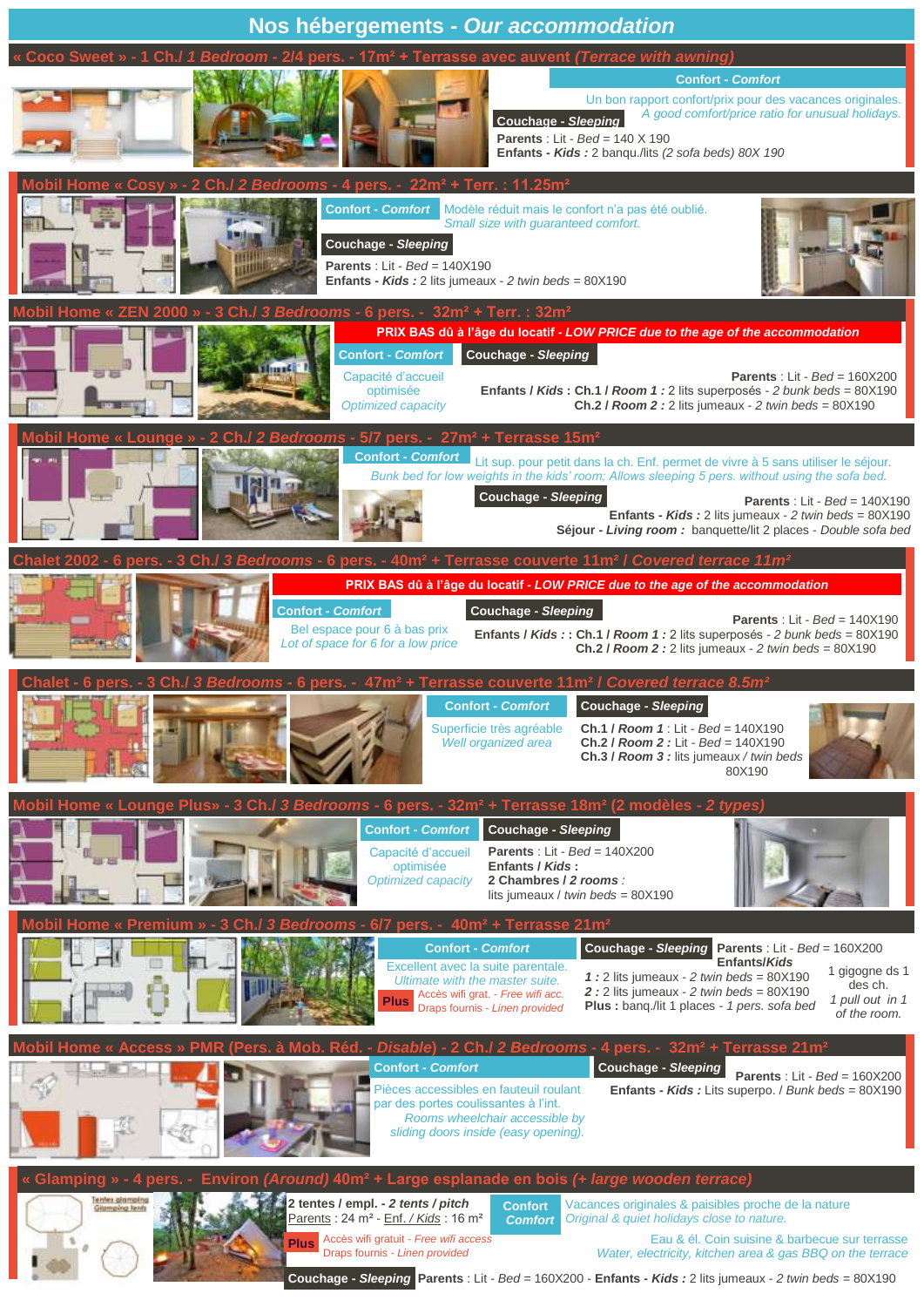| 202 |  |  |
|-----|--|--|
|     |  |  |

## **TARIFS LOCATIONS /** *TARIFFS ACCOMMODATION*

|                                                                                           | Taxe de séjour et éco contribution non comprises - Tourist tax and eco contribution non included |                                                  |                                                 |                                      |                    |                    |                    |                    |                                                                                              |                    |
|-------------------------------------------------------------------------------------------|--------------------------------------------------------------------------------------------------|--------------------------------------------------|-------------------------------------------------|--------------------------------------|--------------------|--------------------|--------------------|--------------------|----------------------------------------------------------------------------------------------|--------------------|
|                                                                                           |                                                                                                  | WE fériés<br>F Bk Hol.                           | $10/04 -$<br>08/05                              | $08/05 -$<br>12/06                   | $12/06 -$<br>26/06 | $26/06 -$<br>03/07 | $03/07 -$<br>17/07 | $17/07 -$<br>21/08 | $21/08 -$<br>28/08                                                                           | $28/08 -$<br>18/09 |
| Tarif nuit = Séj. de 2 nuits min. impératif<br>Night rate = Stay of 2 nights min. compul. |                                                                                                  | <b>Nuit</b><br>(2 n min.)<br>Night<br>(2 n min.) | Animations<br>Nuit /<br>Semaine<br>Night / Week | Nuit /<br>Semaine<br>Night /<br>Week |                    |                    |                    |                    | <b>TARIFS PAR SEMAINE (Samedi au Samedi)</b><br><b>WEEKLY TARIFFS (Saturday to Saturday)</b> |                    |
| <b>COCO SWEET</b>                                                                         | (1 Ch. - 2/4 pers.)                                                                              |                                                  |                                                 |                                      | 225                | 339                | 689                | 759                | 399                                                                                          | 209                |
| <b>MH COSY</b>                                                                            | (2 Ch. - 4 pers.)                                                                                | 48                                               | 48 / 336                                        | 40 / 280                             | 309                | 439                | 799                | 875                | 515                                                                                          | 280                |
| <b>MH ZEN 2000</b>                                                                        | $(3 Ch. - 6 pers.)$                                                                              | 49                                               | 49 / 343                                        | 40/280                               | 309                | 455                | 825                | 909                | 525                                                                                          | 280                |
| CHALET 2002                                                                               | (3 Ch. - 6 pers.)                                                                                | 50                                               | 50 / 350                                        | 42/294                               | 319                | 479                | 875                | 969                | 549                                                                                          | 294                |
| <b>MH LOUNGE</b>                                                                          | (2 Ch. - 5/6 pers.)                                                                              | 51                                               | 51 / 357                                        | 43/301                               | 329                | 495                | 899                | 999                | 565                                                                                          | 301                |
| <b>CHALET</b>                                                                             | (3 Ch. - 6 pers.)                                                                                | 54                                               | 54 / 378                                        | 45 / 315                             | 339                | 505                | 939                | 1029               | 575                                                                                          | 315                |
| MH LOUNGE +                                                                               | (3 Ch. - 6 pers.)                                                                                | 58                                               | 58 / 406                                        | 49/343                               | 379                | 545                | 1029               | 1119               | 615                                                                                          | 343                |
| <b>CHALET CONFORT</b>                                                                     | (3 Ch. - 6 pers.)                                                                                | 65                                               | 65 / 455                                        | 55 / 385                             | 429                | 599                | 1125               | 1265               | 679                                                                                          | 385                |
| MH PREMIUM *                                                                              | (3 Ch. - 6/8 pers.)                                                                              | 73                                               | 73/511                                          | 61/427                               | 475                | 659                | 1215               | 1409               | 745                                                                                          | 427                |
| MH ACCESS *                                                                               | (2 Ch. - 4 pers.)                                                                                | 58                                               | 58 / 406                                        | 49 / 343                             | 369                | 545                | 1029               | 1119               | 615                                                                                          | 343                |
| TENTE GLAMPING *                                                                          | $(2 \text{ten} - 4 \text{per})$                                                                  |                                                  |                                                 |                                      | 255                | 379                | 719                | 779                | 429                                                                                          |                    |
|                                                                                           | Tarifs des suppléments Locations - Tariffs supplements accommodation                             |                                                  |                                                 |                                      |                    |                    |                    |                    |                                                                                              |                    |
| <b>ANIMAL</b>                                                                             |                                                                                                  | 6.00€ / jour - /day                              |                                                 |                                      |                    |                    |                    |                    |                                                                                              |                    |
| DRAPS - LINEN: 1 PERS.                                                                    | 12.00€ / séjour - /stay                                                                          |                                                  |                                                 |                                      |                    |                    |                    |                    |                                                                                              |                    |
| DRAPS - LINEN : 2 PERS.                                                                   | 18.00€ / séjour - /stay                                                                          |                                                  |                                                 |                                      |                    |                    |                    |                    |                                                                                              |                    |
| <b>MÉNAGE FIN DE SÉJOUR - CLEANING</b>                                                    |                                                                                                  | 80.00€                                           |                                                 |                                      |                    |                    |                    |                    |                                                                                              |                    |
| LINGE DE TOILETTE - TOWELS                                                                |                                                                                                  | 9.00€ / séjour - /stay                           |                                                 |                                      |                    |                    |                    |                    |                                                                                              |                    |
| <b>CAUTION - DEPOSIT</b>                                                                  |                                                                                                  | 230.00€                                          |                                                 |                                      |                    |                    |                    |                    |                                                                                              |                    |
| VÉHICULE SUPPLÉMENTAIRE - ADDED VEHICLE                                                   |                                                                                                  | 4.00€ / jour                                     |                                                 |                                      |                    |                    |                    |                    |                                                                                              |                    |

**\* Accès wifi gratuit - Draps fournis - Plancha gaz fourni /** *Free wifi access - Linen provided - Gas plancha provided*

**Equipements extérieur : 1 terrasse en bois avec 1 table de pique-nique en bois, 2 chiliennes et 1 parasol.**  *Outside equipment : 1 wooden terrasse with 1 wooden picnic table, 2 deck chairs and 1 parasol*

## **TARIFS CAMPING /** *RENTING PITCH TARIFFS*

| Par nuit - 2 pers. - Hors taxe de séjour & éco cont. / Per night - 2pers. - Tourist tax & eco contribution not included |                 |                 |                 |                 |                 |               |               |
|-------------------------------------------------------------------------------------------------------------------------|-----------------|-----------------|-----------------|-----------------|-----------------|---------------|---------------|
|                                                                                                                         | $10/04 - 26/06$ | $26/06 - 03/07$ | $03/07 - 17/07$ | $17/07 - 14/08$ | $14/08 - 21/08$ | 21/08 - 28/08 | 28/08 - 18/09 |
| <b>EMPLACEMENT ÉLECTRIQUE</b><br>$(54$ empl.)                                                                           | 19              | 19              | 32              | 43              | 33              | 28            | 19            |
| <b>EMPLACEMENT CONFORT</b><br>$(59$ empl.)                                                                              | 19              | 19              | 37              | 48              | 38              | 33            | 19            |
| <b>EMPLACEMENT PREMIUM *</b><br>$(5$ empl.)                                                                             | 29              | 31              | 57              | 68              | 58              | 45            | 29            |
| Tarifs des suppléments Camping - Tariffs supplements camping                                                            |                 |                 |                 |                 |                 |               |               |
| PERSONNE DE PLUS DE 4 ANS - PERSON + 4                                                                                  | 3               | 3               | 6               | 10              | 8               | 6             | 3             |
| ANIMAL (2 max. par empl.) - PET (2max per pirch)                                                                        | Grat. / Free    | Grat. / Free    | 6               | 6               | 6               | 6             | Grat. / Free  |
| <b>VEHICULE SUPPLÉMENTAIRE - ADDED VEHICLE</b>                                                                          | Grat. / Free    | Grat. / Free    | $\overline{4}$  | $\overline{4}$  |                 | 4             | Grat. / Free  |
| LOC. DE RÉFRIGÉRATEUR TOP - FRIDGE HIRE                                                                                 | 8               | 8               | 8               | 8               | 8               | 8             | 8             |
| LOC. - TABLE ET CHAISES - TABLE & CHAIRS HIRE                                                                           | 8               | 8               | 8               | 8               | 8               | 8             | 8             |

**\* EMP. PREMIUM : Empl. confort + 1h wifi grat./ jour - Un réfrigérateur – 1 table de pique-nique - 2 chaises - 2 Bains de soleil - 1 plancha à gaz** *\* PREMIUM PITCH : Comfort pitch + 1 free wifi hour/day - 1 fridge - 1 wooden picnic table - 2 chairs - 2 sunbeds - 1 gas plancha*

| SUPPLEMENTS CAMPING & LOCATIONS - ADDED SUPPLEMENTS PITCHES & ACCOMODATION |                                             |  |  |  |
|----------------------------------------------------------------------------|---------------------------------------------|--|--|--|
| <b>LOCATION LIT BÉBÉ / BABY COT RENTING</b>                                | 4,00 $\epsilon$ / jour (day)                |  |  |  |
| <b>LOCATION CHAISE BÉBÉ / HIGH CHAIR RENTING</b>                           | 4,00 $\epsilon$ / jour (day)                |  |  |  |
| LOC. KIT BÉBÉ (Lit+Chai.+ Baignoire) / BABY KIT RENTING (Cot+Chair+Bath)   | 8,00 $\epsilon$ / jour (day)                |  |  |  |
| VISITEUR (+ de 2h sur le camping) / VISITOR $(+ 2h$ on the site)           | 4,00 $\epsilon$ / jour (day)                |  |  |  |
| LOC. PLANCHA A GAZ / GAS PLANCHA (3j / days min. - Caut./Dep.: 100€)       | 10.00€ / jour $\langle day \rangle$         |  |  |  |
| <b>TAXE DE SÉJOUR / TOURIST TAX</b>                                        | <b>0,61 € / jour</b> (day) / Pers. + 18 ans |  |  |  |
| ECO CONTRIBUTION / ECO CONTRIBUTION                                        | <b>0.25 € / jour</b> (day) / Pers. + 4 ans  |  |  |  |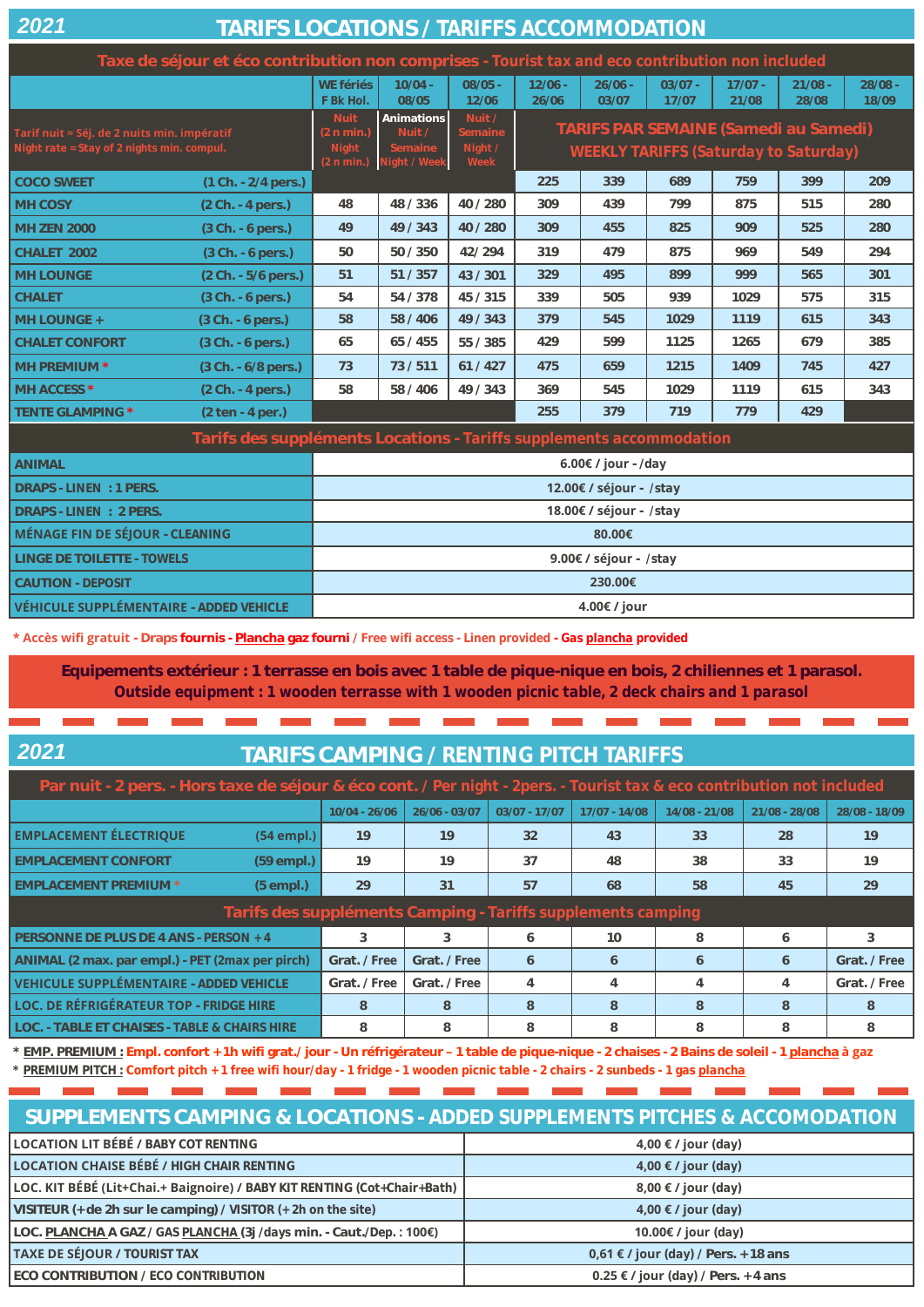| <b>BON DE RÉSERVATION / BOOKING FORM</b>                                                                                                                                                                                                     |                                                                                                                           |  |  |  |
|----------------------------------------------------------------------------------------------------------------------------------------------------------------------------------------------------------------------------------------------|---------------------------------------------------------------------------------------------------------------------------|--|--|--|
| N° client Guest N°:<br>Cadre réservé au camping / Campsite only                                                                                                                                                                              |                                                                                                                           |  |  |  |
| <b>Nom</b> Name:                                                                                                                                                                                                                             | <b>DELA</b><br>Hôtellerie de pieln                                                                                        |  |  |  |
|                                                                                                                                                                                                                                              | 46200 SOUILLAC - France<br>雷: +33 (0) 5 65 37 85 48<br>0: info@lapaillebasse.com<br><sup>-</sup> 0: www.lapaillebasse.com |  |  |  |
| Nbre d'adultes <i>Nber of adults</i> (+18) : * Nbre d'enfants <i>Nber of children</i> : * = Âges : - 4 ans* years :<br>Nbre d'animaux Nber of pets :  Voir point 7 du règlement intérieur du camping See 7 of the internal rules of the site | $+4$ ans* years :                                                                                                         |  |  |  |
| * Âges au moment du séjour Ages when checking in)                                                                                                                                                                                            |                                                                                                                           |  |  |  |
| Réservation Séjour en Camping / Pitch booking                                                                                                                                                                                                |                                                                                                                           |  |  |  |

**Locations** *Rentings* **: Réfrigérateur Top** *Table top fridge* **Table & chaises** *Table & chairs* **Barbecue au gaz** *Gas BBQ*

**Réservation Séjour en Location /** *Accommodation booking*

| Date arrivée Arrival date (Entre 15h et 19h Between 3 & 7.00pm): // Date départ Departure date (Entre 8 & 11h Between 8 & 11.00am): //<br>Hébergement Accommodation : □ COCO SWEET □ COSY<br>$\Box$ CHALET<br>$\Box$ LOUNGE PLUS $\Box$ PREMIUM<br>Souhaits (Selon les disponibilités lors de votre réservation, nous nous engageons à répondre au mieux à votre requête) :<br>Particular wishes (According to availabilities when booking, we will do our upmost to meet your requirements)<br>□ Ombre Shade □ Soleil Sun □ Zone ou empl. particuliers Area or emplacement wished (Ex: proche autre famille etc le: close to other family etc<br>Locations Rentings : Draps : Lit simple Single bed linen :  / Lit double Double bed linen :  I Linge de toil. Towels :  I Plancha gaz<br>$\Box$ Lit bébé Baby cot : $\Box$ Ch. haute High chair : $\Box$ Kit bébé (Chaise, lit & baignoire) Baby kit (chair, cot & bath) : | $\Box$ ZEN 2000<br>$\Box$ CHALET 2002<br>$\Box$ LOUNGE<br>$\Box$ ACCESS<br>$\Box$ GLAMPING                                                                                                                                                                                                                                                                     |
|------------------------------------------------------------------------------------------------------------------------------------------------------------------------------------------------------------------------------------------------------------------------------------------------------------------------------------------------------------------------------------------------------------------------------------------------------------------------------------------------------------------------------------------------------------------------------------------------------------------------------------------------------------------------------------------------------------------------------------------------------------------------------------------------------------------------------------------------------------------------------------------------------------------------------|----------------------------------------------------------------------------------------------------------------------------------------------------------------------------------------------------------------------------------------------------------------------------------------------------------------------------------------------------------------|
| <b>COÛT TOTAL:</b><br>Montant du séjour Amount of the stay:<br>Frais de réservation Booking fees 25.00€ :<br>……………,……… €<br>(Gratuit - Free 01/04 - 30/06 / 01/09 - 15/09)<br>_______________________€<br><b>Montant total</b> Total amount:<br><b>Acompte</b> Down payment 25% :<br>(Article 1 CGV - See 1 of GTS)<br><b>Solde</b> Balance (Article 2 CGV - See 2 of GTS):<br>$\Box$ Je désire souscrire à l'assurance annulation = 3.6% du montant du séjour (www.campez-couvert.com)                                                                                                                                                                                                                                                                                                                                                                                                                                      | <b>RÈGLEMENT:</b><br>$\Box$ Espèces Cash $\Box$ Chèque French cheque $\Box$ Chèques vacances<br>$\Box$ Virement bancaire Bank transfer<br><b>IBAN</b> : FR76 1120 6000 8202 1351 1700 013 / BIC: AGRIFRPP812<br>(Envoi recom. & accusé de réc.)<br>□ Carte Bancaire Credit card : $\epsilon$<br>Date d'expiration : _ _/ _ _ Cryptogrammes (Dos de CB) : _ _ _ |

 *I wish to subscribe to the cancellation insurance = 3.6% of the amount of the stay* 

J'ai pris connaissance des conditions générales de vente et du règlement intérieur du camping (Page suivante) et m'engage à les respecter. *According to the terms of sale and internal rules of the campsite (Next page), that I accept to respect*

**SIGNATURE** « Lu et Approuvé » *« read and approved »*

Fait à *Done in* : ………….…………………..… Le *On the* : …………/…..……/…………..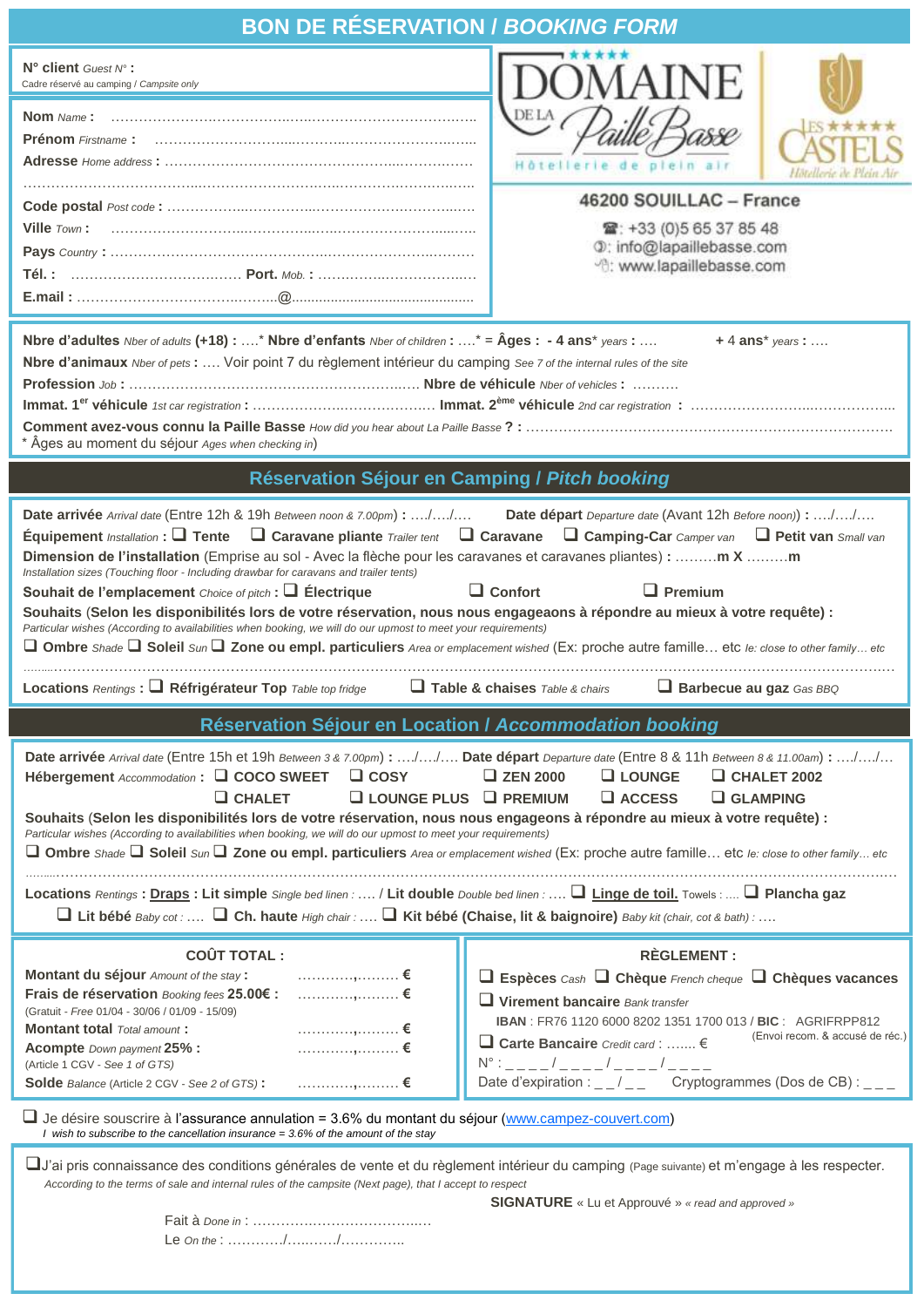## **La réservation**

**CONDITIONS GÉNÉRALES DE VENTE**

- Votre demande de réservation devra être accompagnée du paiement d'un acompte. Le montant de cet acompte équivaut à 25% du montant total de votre séjour.<br>- Aucune réservation n'est enregistrée avant le versement de l'acom

**Règlement du solde :** Voir plus bas pour les particularités selon le mode du séjour au camping choisi : Location ou emplacement.<br>**Retard à l'arrivée ou départ anticipé :**<br>- En cas de décalage du jour d'arrivée, ou en cas

- Par conséquent, la souscription de l'assurance annulation optionnelle est fortement recommandée.<br>Mise à disposition de l'emplacement : Voir plus bas pour les particularités selon le mode du séjour au camping choisi : Loc

**se à disposition de l'emplacement** : Voir plus bas pour les particularités selon le mode du séjour au camping q<br>- Nous remercions les clients de prévenir le camping en cas d'arrivée prévue en dehors de ces plages horaires

**-** L'emplacement ou le mobil home réservé est conservé 24h suivant la date d'arrivée prévue. Passé ce délai, sans nouvelle de la part du client, la place sera considérée vacante, les sommes versées restant

**PARTICULARITÉS POUR LA LOCATION D'UN EMPLACEMENT**

 acquises au camping.**(Voir assurance annulation) Annulation** - **sans la souscription de l'assurance annulation** : Voir plus bas pour les particularités selon le mode du séjour au camping choisi : Location ou emplacement.

- L'annulation doit être portée à la connaissance du camping. **Interruption ou annulation de séjour avec assurance annulation** [www.campez-couvert.com.](http://www.campez-couvert.com)**:**

**-** Le client, lors de sa réservation, a la possibilité de souscrire une assurance annulation (Optionnelle mais fortement recommandée).

- Nous vous proposons de souscrire l'assurance de notre partenaire « Campez Couvert ».<br>- Toute annulation doit être déclarée par Internet, dans les 5 jours ouvrés suivant la date où vous en avez eu connaissance : <u>www.camp</u>

**Règlement du solde :** 

- Hormis pour les clients qui désirent bénéficier de 20% de remise en soldant leur séjour avant le 24 Janvier 2021, le solde est payable le jour de votre arrivée au camping.<br>- Aucune modification sur la durée du séjour ne

**-** Toute arrivée avant la date prévue exposera les campeurs à ne pouvoir occuper l'emplacement retenu.

- Les emplacements loués sont mis à disposition à partir de 12h00, le jour d'arrivée et les arrivées se font de 12h00 à 19h00.<br>- Les emplacements doivent être libérés le jour du départ avant 12h, le départ après 12h étant

## **Annulation** :

**PARTICULARITÉS POUR LA LOCATION D'UN MOBIL HOME** - En cas d'annulation, **sans la souscription de l'assurance annulation**, seuls les frais de réservation et l'acompte seront conservés par le camping.

## **Règlement du solde :**

- Hormis pour les clients qui désirent bénéficier de 20% de remise en soldant leur séjour avant le 24 Janvier 2021, le solde est payable 30 jours avant la date d'arrivée prévue, sans relance. - En l'absence du règlement de ce solde dans les délais ci-dessus prévus, la réservation sera considérée comme annulée d'office et l'acompte, précédemment versé, restera acquis au camping.<br>- Si le vacancier effectue sa rés

- **Mise à disposition du mobil home :**
	- Du 12 Juin au 11 Septembre 2021, la durée minimum de location d'un mobil home ou d'une tente Glamping est de une semaine.<br>- La location va du Samedi au Samedi uniquement, sans maximum de durée.

- En dehors de cette période, du 10 Avril au 12 Juin et du 11 au 18 Septembre 2021, les arrivées peuvent se faire tous les jours de la semaine, avec une durée minimum de location de 2 nuits.<br>- Les locations sont disponible

## **Prestations :**

- Le montant de la location comprend la consommation de l'eau, de l'électricité et du gaz<br>- Le nombre d'occupants ne doit pas excéder celui précisé dans le type d'hébergement loué, quel que soit l'âge<br>- La direction autor logement, sur l'emplacement duquel cette tente sera installée.<br>- Mis à part le linge de lit et le linge de toilette <mark>louables sur place</mark>, les mobil-homes sont entièrement équipés. **Parure Lit double** : 18.00€/séjour - **Pa** 

**Caution :** - Une caution de 230 euros sera demandée au résident lors de leur arrivée au camping, de manière à couvrir toute éventuelle dégradation et frais éventuels de ménages.

- 
- Cette caution sera restituée au moment du départ après l'état des lieux<br>- Elle sera retenue, si, de toute évidence, l'entretien n'a pas été correctement assuré, ou des détériorations sont constatées.<br>- Si l'inventaire de

<mark>Annulation - <u>sans la souscription de l'assurance annulation :</u><br>19 - Si l'annulation a lieu plus de 30 jours avant la date de début de séjour, l'acompte sera conservé ainsi que les frais de réservation.<br>19 - Si l'annula</mark>

- Les mobil-homes en location ne peuvent être cédés ou sous-loués.

## 꽃

## *GENERAL TERMS OF SALE*

## *The booking :*

- Your booking request will be accompanied by a down payment. The amount of this down payment corresponds to 25% of the total amount of your stay. No booking will be recorded before the payment of the  *down payment, and acceptance of the management of the campsite.* 

- Only the booking contract issued by the campsite, on paper or digital, acts as a contractual act between the parties.<br>- From its booking, the customer confirms having read and accepted the campsite's terms of sale, along

- 
- *Payment of the balance : See below for special features depending on the chosen way of stay at the campsite: Accommodation or pitch*

## *Late arrival or early departure :*

*- In case of late arrival, or, when the stay is started, there is no refund due to early departure, for whatever reason.*

- *- Therefore, the subscription of the optional insurance is highly recommended.*
- Provision of the pitch to the guest : See below for special features depending on the chosen way of stay at the campsite: Accommodation or pitch<br>- We thank customers for warning the campsite in case of delayed arrival.

- The acommodation or pitch is kept reserved 24h of arrival. Passed this time, without any news from the quest, the place will be considered vacant, the monev paid forfeited to the camnsite. (See cancellation

 *insurance) Cancellation - without subscription to cancellation insurance : See below for special features depending on the chosen way of stay at the campsite: Accommodation or pitch*

*- Cancellation must be notified to the campsite. Interruption or cancellation of stay with cancellation Insurance [www.campez-couvert.com.](http://www.campez-couvert.com):*

- The client, when booking, has the possibility to subscribe to a cancellation insurance (Optional but highly recommended).<br>- We propose to subscribe to a cancellation Insurance with our partner "Campez Couvert".

*- In case of cancellation, you must notify and claim online, within 5 business days from the date you became aware: [www.campez-couvert.com/declaration/.](http://en.campez-couvert.com/declaration/)* 

## *PARTICULARITIES FOR PITCH RENTAL*

## *Payment of the balance :*

- *- Apart for guests that are going for the 20% discount, by paying the balance before January the 24th 2021, the balance is payable the day of arrival at the campsite.*
- *- No changes in the length of stay will be made within 7 days before arrival.*
- 
- *Provision of the pitch to the guest : - Arrivals before schedule expose campers to not being able to occupy the chosen pitch.*
- 

- The pitches are available from noon on day of arrival, arrivals being from noon to 19.00 pm.<br>- The day of departure, pitches must be released before noon, check-out after noon, being counted as an additional day.

## *Cancellation :*

## *- In case of cancellation without underwriting of cancellation insurance, only the deposit will be retained by the campsite as well as the booking fees. PARTICULARITIES FOR ACCOMMODATION RENTAL*

## *Payment of the balance :*

- *- Apart for guests that are going for the 20% discount, by paying the balance before January the 24th 2021, the balance is payable 30 days before arrival.*
- When the regulation of the balance within the time prescribed above is not respected, the booking will be automatically cancelled and the deposit paid will be forfeited to the campsite.<br>- If the client wishes to book les

- *Provision of the accommodation to the guest : - From June 12 to September 11th 2021, the minimum duration of a mobil home, a chalet or a « Glamping » tent renting is one week.*
- 
- The renting goes from Saturday to Saturday only, without any maximum duration.<br>- Out of this period, from April 10 to June 12, and from 11 to 18 September 2021, arrivals can be any day of the<br>- Rentals are available betw
- 

## *Benefits :*

- *- The rental amount includes electricity and gas consumption*
- 
- The number of occupants must not exceed the one specified in the type of accommodation rented, regardless of age (baby included).<br>- The management has authorized the implementation of a single tent near accommodation. Th  *on the site where the tent will be installed.*
- sn www.www.wallexamental.com/secured.com/secured.com/secured.by/and/secured.com/secured.com/secured.com/secured.com/secured.com/secured/internation/secured/ / Towels : 9.00€/stay (sheets & pillow cases included) / Towels *Deposit :*
- *- A deposit of 230€ will be required when checking in at the campsite, in order to cover any possible deterioration and possible expenses of households.*
- *- The deposit will be returned upon departure after the inventory*
- It will be retained if, obviously, maintenance was not properly secured, or damage is found.<br>- If the inventory cannot be made during office hours, the deposit will be returned by post or destoyed
- 
- *Cancellation - without subscription to cancellation insurance :*
- *- If cancellation occurs more than 30 days before the date of arrival, the deposit will be retained as well as the booking fees.. - If cancellation occurs less than 30 days before the date of arrival, full payment will be retained by the campsite as well as the booking fees.*
- *- Mobil homes can not be sub-rented.*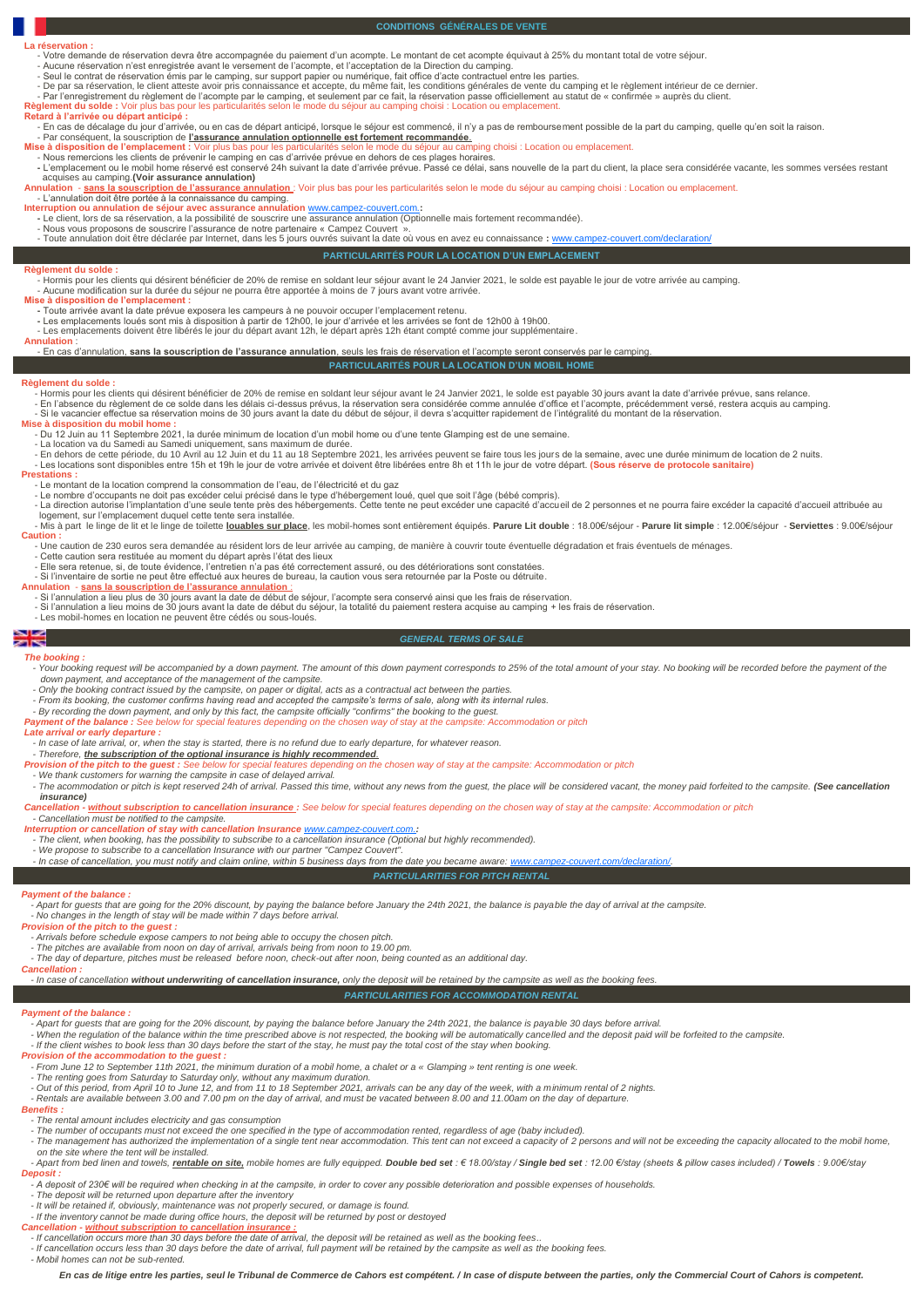## **RÈGLEMENT INTÉRIEUR DU CAMPING**

- 
- Les arrivées et conditions d'admission et d'occupation : (Sous réserve de protocole sanitaire)<br>
Le fait de sépurner implique la prise de connaissance et l'acceptation du règlement intérieur du camping et l'engagement, de l
- 
- 

- 
- 
- 
- **Occupation des emplacements et/ou des hébergements du camping :**<br>• Le véhicule, la tente ou la caravane doivent obligatoirement être installés à l'emplacement indiqué, conformément aux directives.<br>• Ils ne peuvent être d
- Il ne pourra être laissé d'installation inoccupée sauf accord exceptionnel de la direction.

- <mark>Visiteurs :</mark><br>● Les visiteurs des familles locataires sont autorisés à pénétrer sur le site, après, et uniquement après, s'être préalablement fait connaître au bureau d'accueil.
- 
- Ils bénéficient de l'usage des installations.<br>● Les locataires sur place sont entièrement responsables des visiteurs et de ce qui leur incombe dans l'enceinte du camping.<br>● Dans le cas où les visiteurs seraient amenés à

- Respect d'autrui et des règles de comportement :<br>• Le caractère familial de notre camping, impose un comportement irréprochable de la part des occupants. Les mineurs non-accompagnés ne pourront être admis.<br>• Aucun jeu viol
- 
- 

## **Véhicules, circulation et parking :**

- 
- Seuls pourront circuler à l'intérieur du camping, les véhicules des résidents présents.<br>• Un seul stationnement est prévu par emplacement ou par hébergement. Les **véhicules supplémentaires**, des locataires ou visiteurs,
- 

## **Le calme :**

- Le calme doit être respecté sur vos emplacements, ainsi que dans tous vos déplacements entre 23 h et 8 h, sauf évènement exceptionnel. Eviter tout bruit et discussion<br>susceptible de gêner ses voisins (télés, radios, por
- 
- 
- 

## **Les animaux :**

- 
- Les chiens de catégorie 1 et 2 sont interdits dans l'enceinte de notre complexe.<br>• Les chiens et autres animaux domestiques doivent être déclarés dès votre arrivée sur le camping au bureau d'accueil. Ils doivent satisfa
- 
- 
- 
- Ils doivent être tenus en laisse en permanence et rester sous la surveillance constante de leurs maîtres.<br>● Leurs propriétaires veilleront tout particulièrement à empêcher ou nettoyer les éventuelles souillures.<br>● Dans
- 

# **La piscine**<br>• L'accès au<br>• Les bouée

- L'accès au complexe aquatique est interdit aux enfants de moins de 12 ans non accompagnés de leur parents ou d'un adulte responsable.<br>• Les bouées, matelas pneumatiques, et autres objets volumineux du même type, sont str
- 
- 
- 
- 
- 
- 
- Avant de vous baigner nous vous invitons à utiliser les douches situées près de la pataugeoire.<br>• Merci d'utiliser les poubelles pour vos papiers et de vous assurer de laisser votre place propre avant de quitter l'encei
- 
- 

- 
- 
- <del>Hygiène, propreté et espaces verts :</del><br>• La propreté générale de La Paille Basse dépend de l'engagement de chacun à la respecter.<br>• <u>Nos résidents sont tenus de :</u><br>• <u>Nos résidents sont tenus de :</u><br>• Comtainers marrons :
	- -
	-
	-
	-
	- Ne pas utiliser les arbres ou les hébergements à des fins d'étendage collectif de linge.<br>– Respecter les plantations et les espaces verts.<br>– Ne pas laisser traîner de détritus et de veiller au respect de la propreté des
	-
	-

## **Protection des mineurs :**

- 
- Nous vous rappelons que les enfants et adolescents évoluent toujours sous la responsabilité unique des parents. Ils ne doivent pas être laissés seuls.<br>• La vente, le transport et la consommation d'alcool sont interdits
- 
- **Sécurité:**
- Une équipe de surveillance est en place dans le camping en haute saison, pour veiller au calme, ainsi que pour répondre aux urgences.
- En cas d'extrême urgence, il vous est possible de venir sonner à la porte de la réception. **Incendie & évacuation**
- Nous invitons notre clientèle à observer attentivement le plan d'évacuation du camp.
- 
- Les feux ouverts sont interdits.<br>● Les barbecues à charbon sont interdits. Des aires collectives de barbecues à charbon sont cependant à votre disposition. Les barbecues à gaz ou électriques sont tolérés sur les<br>● empla
- En cas de vents violents, s'assurer de la bonne fixation au sol des installations, et mettre à l'abri tout matériel susceptible de s'envoler.<br>● La direction se réserve le droit de modifier ces dernières recommandations
- 
- 
- 

## **Vol :**

 Bien que le gardiennage soit assuré, les usagers sont invités à prendre toutes les précautions habituelles de sauvegarde pour la protection de leur matériel et objets personnels. VOUS DEVEZ INFORMER LA RÉCEPTION DE TOUS LES CAS DE MALADIE, DE VOL, D'ACCIDENT OU D'INCIDENT.

## **Départ : (Sous réserve de protocole sanitaire)**

- Il doit avoir lieu avant 12 h pour les emplacements et entre 8h00 et 11h00 pour les locations. Vous devez confirmer votre départ la veille au bureau (même si le séjour est réglé d'avance).
- Les locataires de nos hébergements doivent se présenter à la réception du camping 3 jours avant leur départ, pour déterminer un créneau horaire pour l'inventaire de départ.

La direction, ou les autorités qui la représentent, sont responsables de l'ordre et de la bonne tenue du camping.

Elles ont le devoir de sanctionner les manquements graves au règlement.

Toute dégradation ou manquement au présent règlement intérieur seront à la charge de son auteur, et pourront entraîner son expulsion.

**Nous vous souhaitons un agréable séjour. La direction**